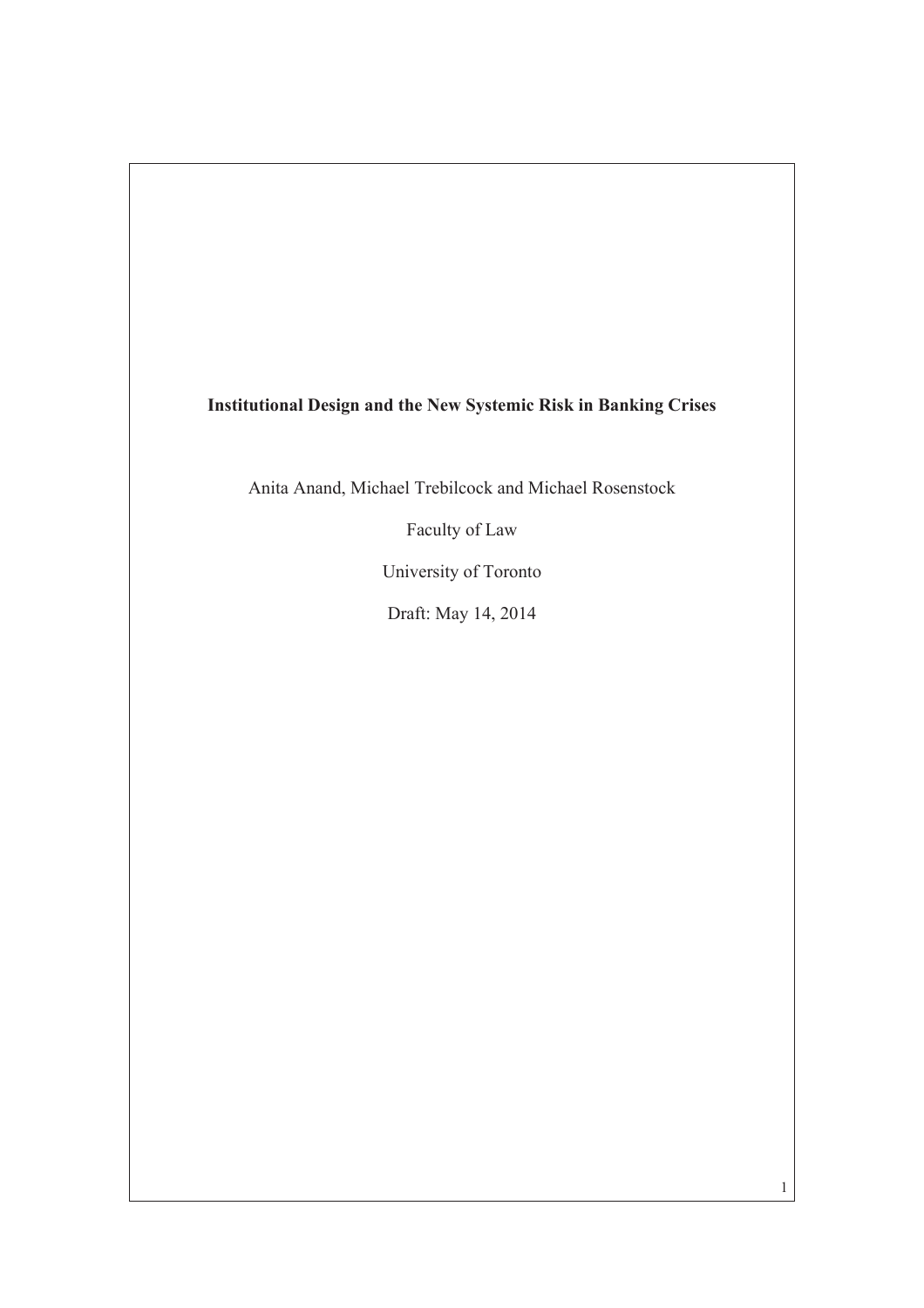## **Table of Contents**

| 2. |  |
|----|--|
|    |  |
|    |  |
|    |  |
|    |  |
|    |  |
| 3. |  |
|    |  |
|    |  |
|    |  |
|    |  |
|    |  |
| 4. |  |
|    |  |
|    |  |
| 5. |  |